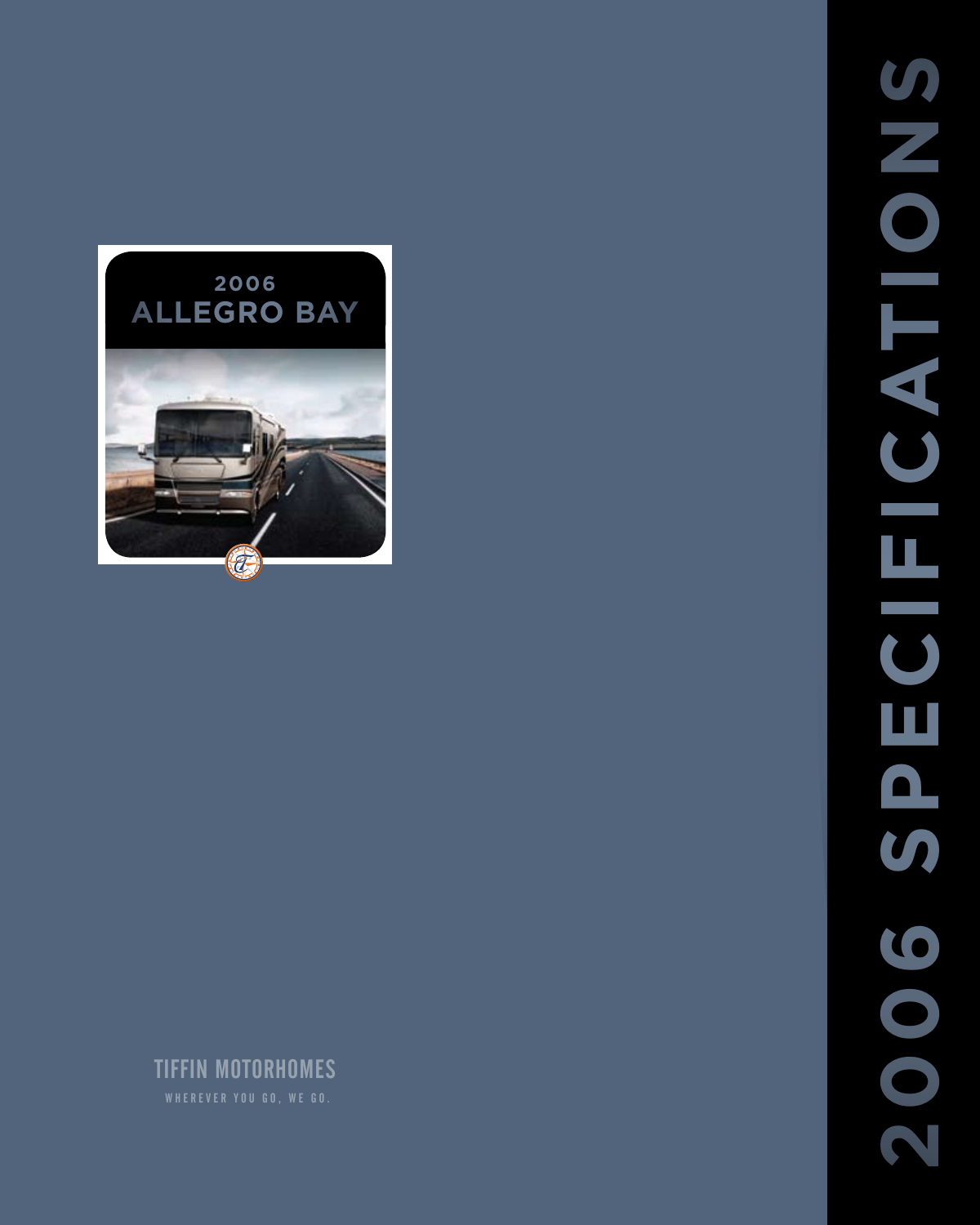# TIFFIN

ALLEGRO BAY

PAINT COLORS





**fire red** Partial Body **FIRE RED** Full Body\*





**regal blue** Partial Body **regal blue** Full Body\*





**silver sand** Partial Body **silver sand** Full Body\*

\*Full Body paint schemes are optional.

Tiffin Motorhomes, Inc. 105 2nd Street NW Red Bay, AL 35582 Call 256.356.8661 Fax 256.356.8219 www.tiffinmotorhomes.com For Parts and Service Call 256.356.0261

The following names are registered trademarks of Tiffin Motorhomes: Open Road®, Phaeton®, Allegro®, Allegro Bay®, Allegro Bus®, Zephyr®, Roughing It Smoothly®, and Pusher®.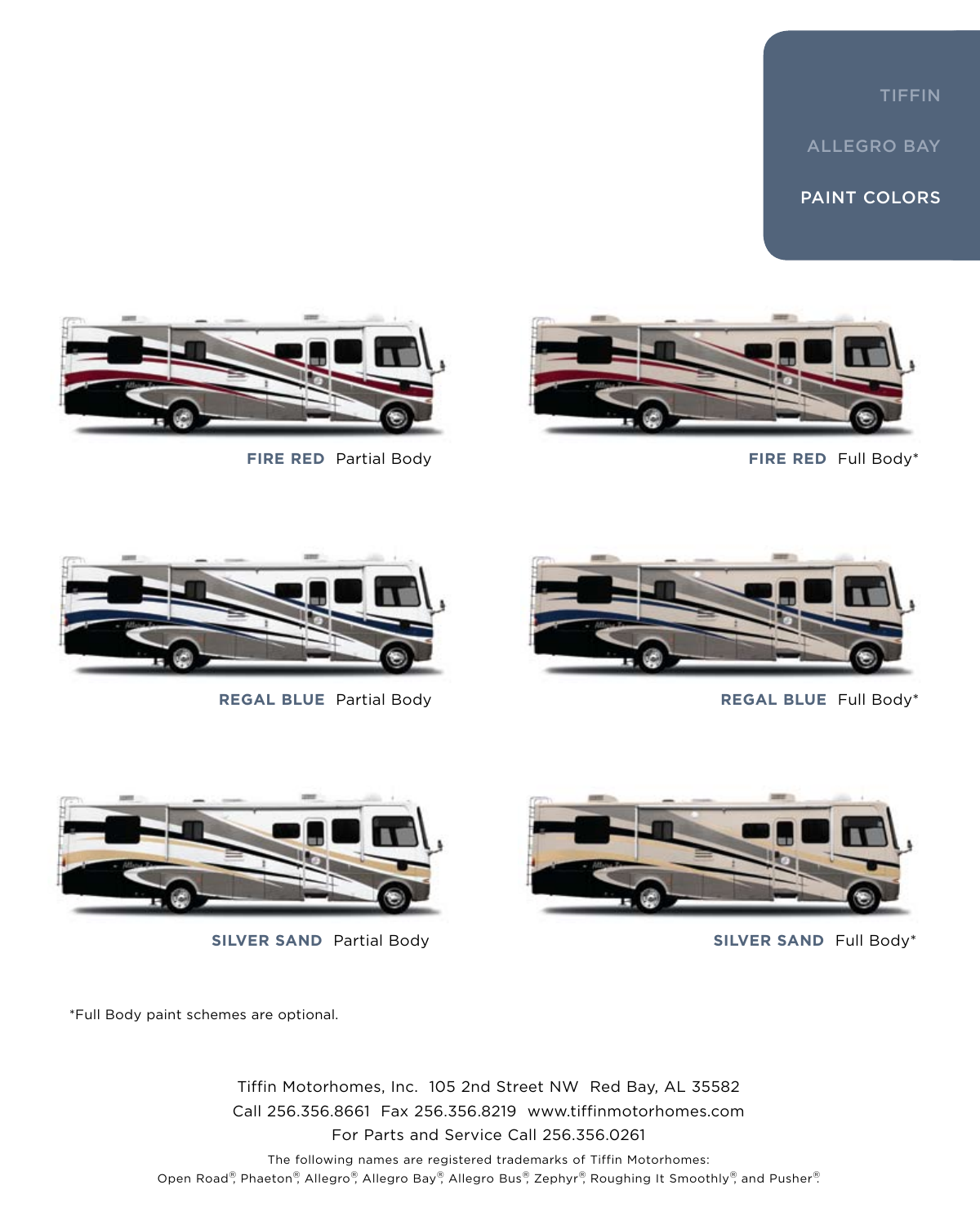

Aside from our unparalleled customer service, one of the things that Tiffin has been known for over the years is innovative floorplans. Additional floorplans may be available on our website: www.tiffinmotorhomes.com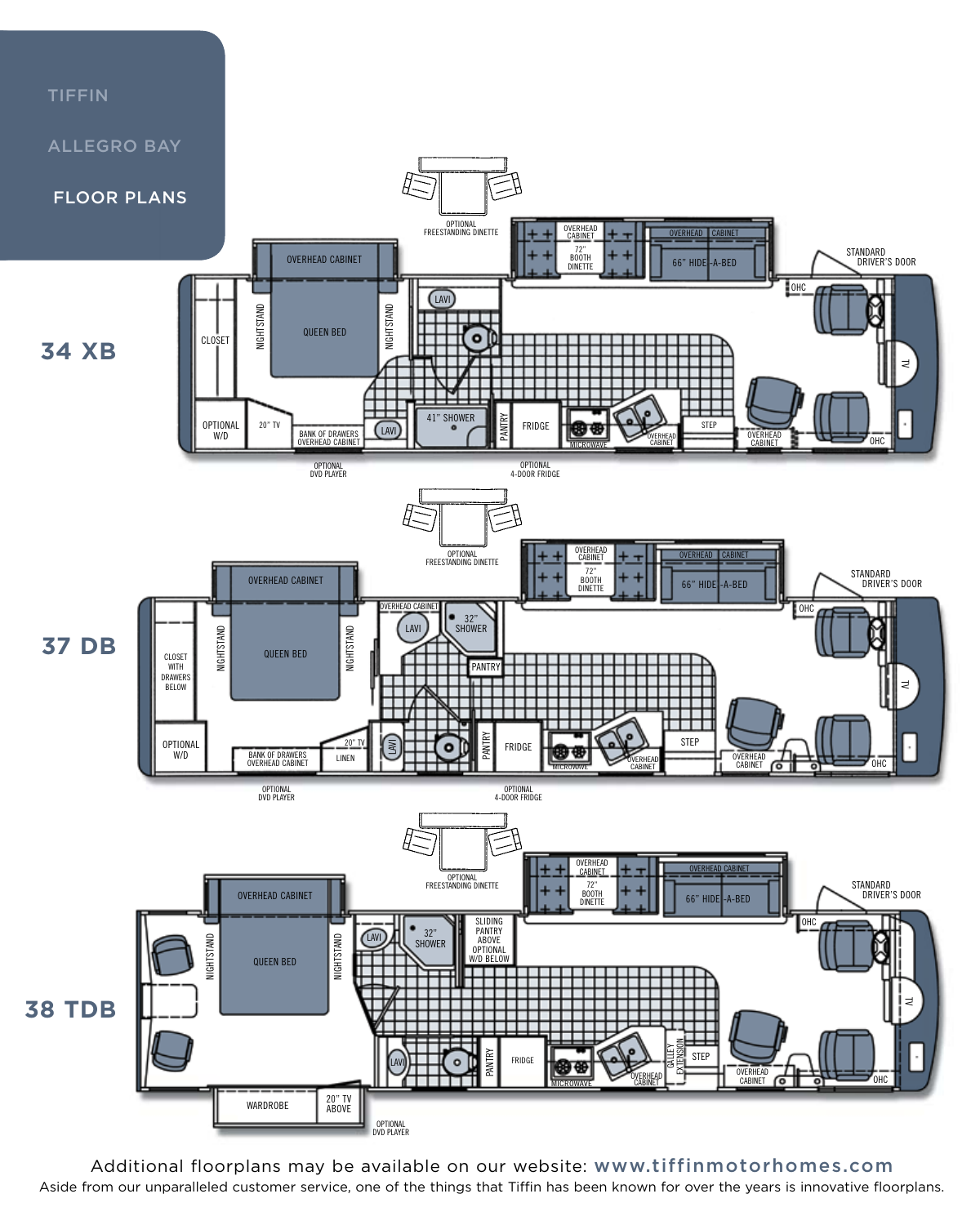





**Lakeshore**

**Palm beach**







Bedroom Bedroom Accent Sofa/Chair Living Area Accent Dinette



Bedroom Bedroom Accent Sofa/Chair Living Area Accent Dinette



Bedroom Bedroom Accent Sofa/Chair Living Area Accent Dinette

Our fabric designs and choices of wood grain are sure to suit every taste. All cabinet finishes are available in combination with all fabric schemes.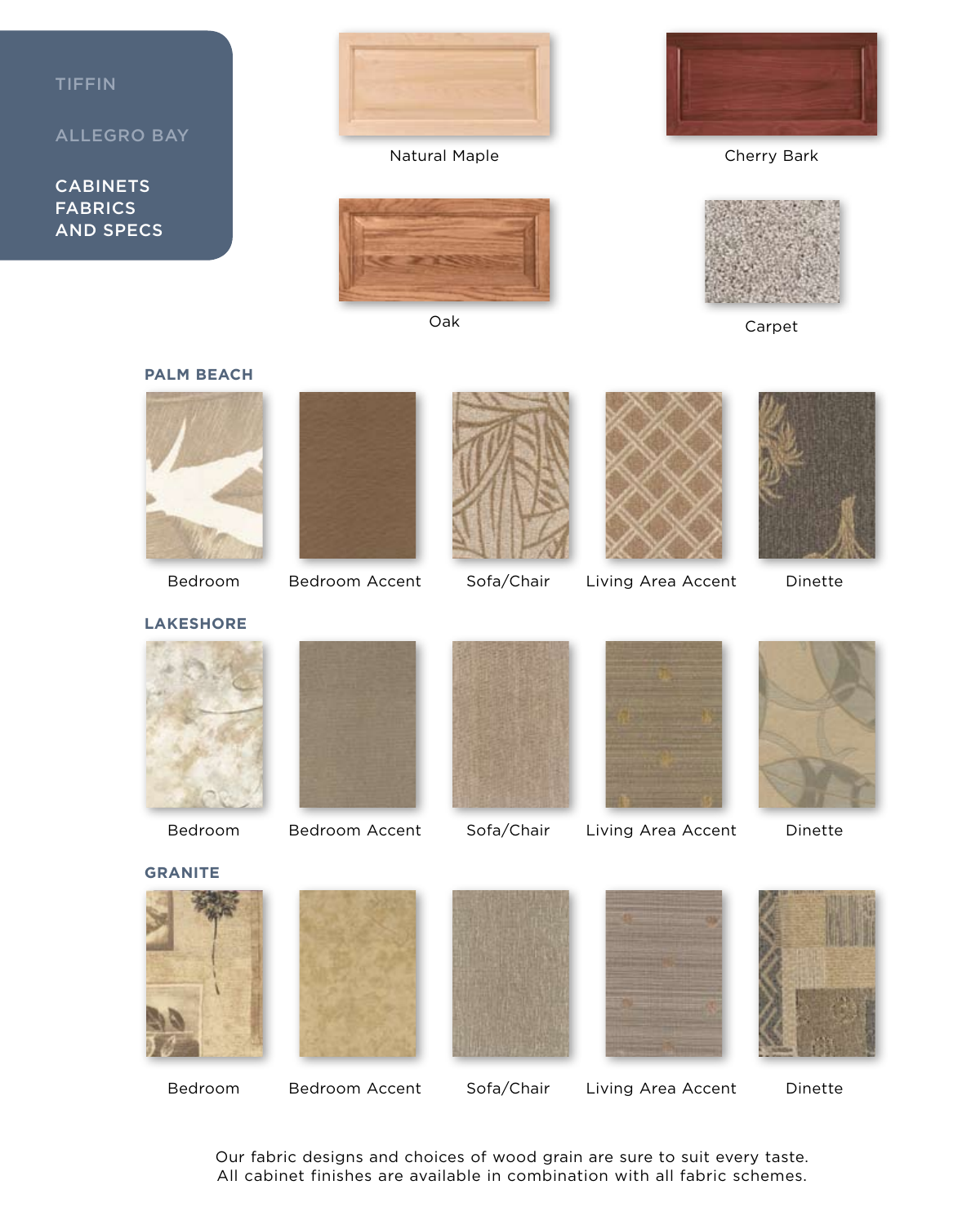### **AUTOMOTIVE**

ı

I

| <b>STANDARD EQUIPMENT ON ALL MODELS:</b> |                  |            |                           |              |               |                                   |                |                                 |
|------------------------------------------|------------------|------------|---------------------------|--------------|---------------|-----------------------------------|----------------|---------------------------------|
| • Emergency Start                        | • Cruise Control |            |                           |              |               |                                   |                |                                 |
|                                          |                  |            |                           |              |               |                                   |                |                                 |
| <b>WORKHORSE CHASSIS</b>                 | 34 XB<br>MODEL   | 34 XB      | 37 DB                     | 37 DB        | <b>38 TDB</b> | <b>FOR D CHASSIS</b>              | MODEL<br>34 XB | 37 DB                           |
| Engine $-340$ HP                         | 8.1 L V8         | 8.1 L V8   | 8.1 L V8                  | 8.1 L V8     | 8.1 L V8      | Engine $-362$ HP                  |                | 6.8L Triton V10 6.8L Triton V10 |
| Torque (Lb.-Ft. Max. Net)                | 455 @ 3200       | 455 @ 3200 | 455 @ 3200                | 455 @ 3200   | 455 @ 3200    | Torque (Lb.-Ft. Max. Net)         | 457@3250       | 457@3250                        |
| <b>GVWR</b>                              | 22,000           | 24,000     | 22,000                    | 24,000       | 24,000        | <b>GVWR</b>                       | 22,000         | 22,000                          |
| GAWR - Front                             | 8,000            | 9,000      | 8,000                     | 9,000        | 9,000         | GAWR - Front                      | 7,500          | 7,500                           |
| GAWR - Rear                              | 14,500           | 15,500     | 14,500                    | 15,500       | 15,500        | $GAWR - Rear$                     | 14,500         | 14,500                          |
| GCWR                                     | 26,000           | 30,000     | 26,000                    | 30,000       | 30,000        | GCWR                              | 26,000         | 26,000                          |
| <b>UVW</b>                               | 18,320           | 19,800     | 18,650                    | 19,800       | 19,890        | <b>UVW</b>                        | 18,120         | 18,450                          |
| Wheel Base                               | 228              | 228        | 246                       | 246          | 254           | Wheel Base                        | 228            | 246                             |
| <b>Tire Size</b>                         | 235/80R 22.5     |            | 235/80R 22.5 235/80R 22.5 | 235/80R 22.5 | 235/80R 22.5  | <b>Tire Size</b>                  | 245/70R 22.5   | 245/70R 22.5                    |
| Fuel Tank (Gallons)                      | 75               | 75         | 75                        | 75           | 75            | Fuel Tank (Gallons)               | 75             | 75                              |
| <b>Alternator Amps</b>                   | 130              | 130        | 130                       | 130          | 130           | <b>Alternator Amps</b>            | 130            | 130                             |
| Allison Automatic 5-Speed                |                  |            |                           |              |               | Aluminum Wheels                   | S              | S                               |
| w/ Electric Control                      | $\mathsf{S}$     | S          | S                         | $\mathsf{S}$ | $\mathsf{S}$  | Electronically Controlled 5-Speed |                |                                 |
|                                          |                  |            |                           |              |               | Automatic w/ Overdrive            | S              | S                               |
|                                          |                  |            |                           |              |               |                                   |                |                                 |
| <b>OVERALL</b>                           |                  |            | <b>MODEL</b>              | 34 XB        |               | 37 DB<br><b>38 TDB</b>            |                |                                 |

| UVERALL                                                | MODEL | 34 XB    | 37 DB    | <b>38 TDB</b> |  |
|--------------------------------------------------------|-------|----------|----------|---------------|--|
| Overall Length - Approximately                         |       | 34' 11"  | 37'3''   | 38'6''        |  |
| Overall Height with Roof Air (Maximum)                 |       | $12'$ 4" | $12'$ 4" | $12'$ 4"      |  |
| Interior Height                                        |       | 80"      | 80"      | 80"           |  |
| Overall Width                                          |       | 101"     | 101"     | 101"          |  |
| Interior Width                                         |       | 96"      | 96"      | 96"           |  |
| Fresh Water (Gallons)                                  |       | 84       | 84       | 84            |  |
| Black Water (Gallons)                                  |       | 45       | 45       | 45            |  |
| Grey Water (Gallons)                                   |       | 45       | 52       | 52            |  |
| LPG Tank (Gallons; can only be filled to 80% capacity) |       | 31.3     | 31.3     | 31.3          |  |
| Minimum Garage Height                                  |       | 13'      | 13'      | 13'           |  |

age Heig<mark>l</mark>

#### **STRUCTURAL**

**sTANDARD EQUIPMENT ON ALL MODELS:**<br>• Laminated Floor, Sidewall & Roof • Steel / Aluminum Reinforced Structure

#### **EXTERIOR**

| <b>STANDARD EQUIPMENT ON ALL MODELS:</b>                                         |                                                                  |                            |                                                                                        |                 |                                                         |  |
|----------------------------------------------------------------------------------|------------------------------------------------------------------|----------------------------|----------------------------------------------------------------------------------------|-----------------|---------------------------------------------------------|--|
| • Fiberglass Front & Rear Cap                                                    | • 1/4" Single Pane Windows                                       |                            | $\bullet$ 2 - 6y Auxiliary Batteries                                                   |                 | • Domed Fiberglass Roof                                 |  |
| • Large Tinted Windshield                                                        | • Exterior Patio Light                                           |                            |                                                                                        |                 | • TV Antenna                                            |  |
| . Atwood Automatic Electric Jacks<br>• 1-Step Automatic Awning                   |                                                                  |                            | • Park Telephone Ready                                                                 |                 | • CB Antenna                                            |  |
| • 7.0 Onan Generator                                                             | • Slideout Awning(s)                                             |                            | • Cable Ready TV                                                                       |                 | • Power Fantastic Roof Vent with 3-Speed Fan            |  |
| • Single Motor Intermittent Wiper                                                | • Wheel Liners                                                   |                            | • Black Holding Tank Flush                                                             |                 | • 2 - 13,500 BTU High Profile Roof A/C                  |  |
| . Heated Power Mirrors with Remote Adjustment                                    | • Exterior Storage Doors with Gas Shocks                         |                            | • Exterior Rinse Hose / Shower                                                         |                 | • Roof Ladder                                           |  |
| • Gel-Coat Fiberglass Exterior<br>• Single Handle, Lockable Storage Door Latches |                                                                  | • 110y Exterior Receptacle |                                                                                        | • Backup Camera |                                                         |  |
| • Painted Exterior Graphics                                                      | • Ridged Long-Life Storage Boxes<br>• Luggage Compartment Lights |                            | • 110v / 12v Converter (55 Amp)<br>• Undercoating<br>. Driver's Door with Power Window |                 | • Water Filter<br>• 10 Gallon Gas/Electric Water Heater |  |
| • Entrance Door with Screen Door and Deadbolt                                    |                                                                  |                            |                                                                                        |                 |                                                         |  |
| • Triple Electric Step                                                           | • Heated Water and Holding-Tank Compartments                     |                            |                                                                                        |                 |                                                         |  |
|                                                                                  | MODEL                                                            | 34 XB                      | 37 DB                                                                                  | <b>38 TDB</b>   |                                                         |  |
| Dual Pane Windows (Does not include entrance door)                               |                                                                  | $\Omega$                   | $\Omega$                                                                               | $\Omega$        |                                                         |  |
| Semi-Automatic Satellite Dish                                                    |                                                                  | $\Omega$                   | $\Omega$                                                                               | 0               |                                                         |  |
| Automatic Satellite Dish                                                         |                                                                  | $\Omega$                   | $\circ$                                                                                | $\circ$         |                                                         |  |
| Cell Phone Antenna                                                               |                                                                  |                            | $\Omega$                                                                               | 0               |                                                         |  |
| 2 - 15,000 BTU High Profile Roof A/C with Heat Pump                              |                                                                  | $\circ$                    | $\circ$                                                                                | $\Omega$        |                                                         |  |
| Full Body Paint                                                                  |                                                                  |                            | 0                                                                                      | 0               |                                                         |  |
| <b>Chrome Mirrors</b>                                                            |                                                                  |                            | $\Omega$                                                                               | $\mathbf 0$     |                                                         |  |

## **DRIVER'S COMPARTMENT**

| <b>STANDARD EQUIPMENT ON ALL MODELS:</b>                                                                    |                                                                                                      |                                                                                             |       |                                                                                                                                              |  |  |  |
|-------------------------------------------------------------------------------------------------------------|------------------------------------------------------------------------------------------------------|---------------------------------------------------------------------------------------------|-------|----------------------------------------------------------------------------------------------------------------------------------------------|--|--|--|
| • Entry Floor Light<br>• Snack / Beverage Tray<br>• Single CD Player AM / FM Stereo<br>.12v Dash Receptacle | • Tilt Steering Wheel<br>. Dual Dash Fans<br>. Color Back-up Monitor<br>. Windshield Privacy Curtain | • Large Flat-Screen Color TV<br>• Fire Extinguisher<br>• Driver's Door<br>• 110y Receptacle |       | . Phone / Modem Receptacle<br>. Non-Powered Cloth Passenger & Driver Seats (Flexsteel) <sup>®</sup><br>• Step Switch & 12v Disconnect Switch |  |  |  |
|                                                                                                             | MODEL                                                                                                | 34 XB                                                                                       | 37 DB | <b>38 TDB</b>                                                                                                                                |  |  |  |
| Powered Ultra Leather Passenger / Driver Seat (Flexsteel) <sup>®</sup>                                      |                                                                                                      |                                                                                             | 0     |                                                                                                                                              |  |  |  |
| Power Sun Visors                                                                                            |                                                                                                      |                                                                                             |       |                                                                                                                                              |  |  |  |

| Powered Ultra Leather Passenger / Driver Seat (Flexsteel) <sup>®</sup> |  |  |
|------------------------------------------------------------------------|--|--|
| Power Sun Visors                                                       |  |  |
| Side Sun Shades on Passenger / Driver Sides                            |  |  |
| 1000 Watt Inverter for Front TV                                        |  |  |
| Sirius Radio (Requires Subscription)                                   |  |  |